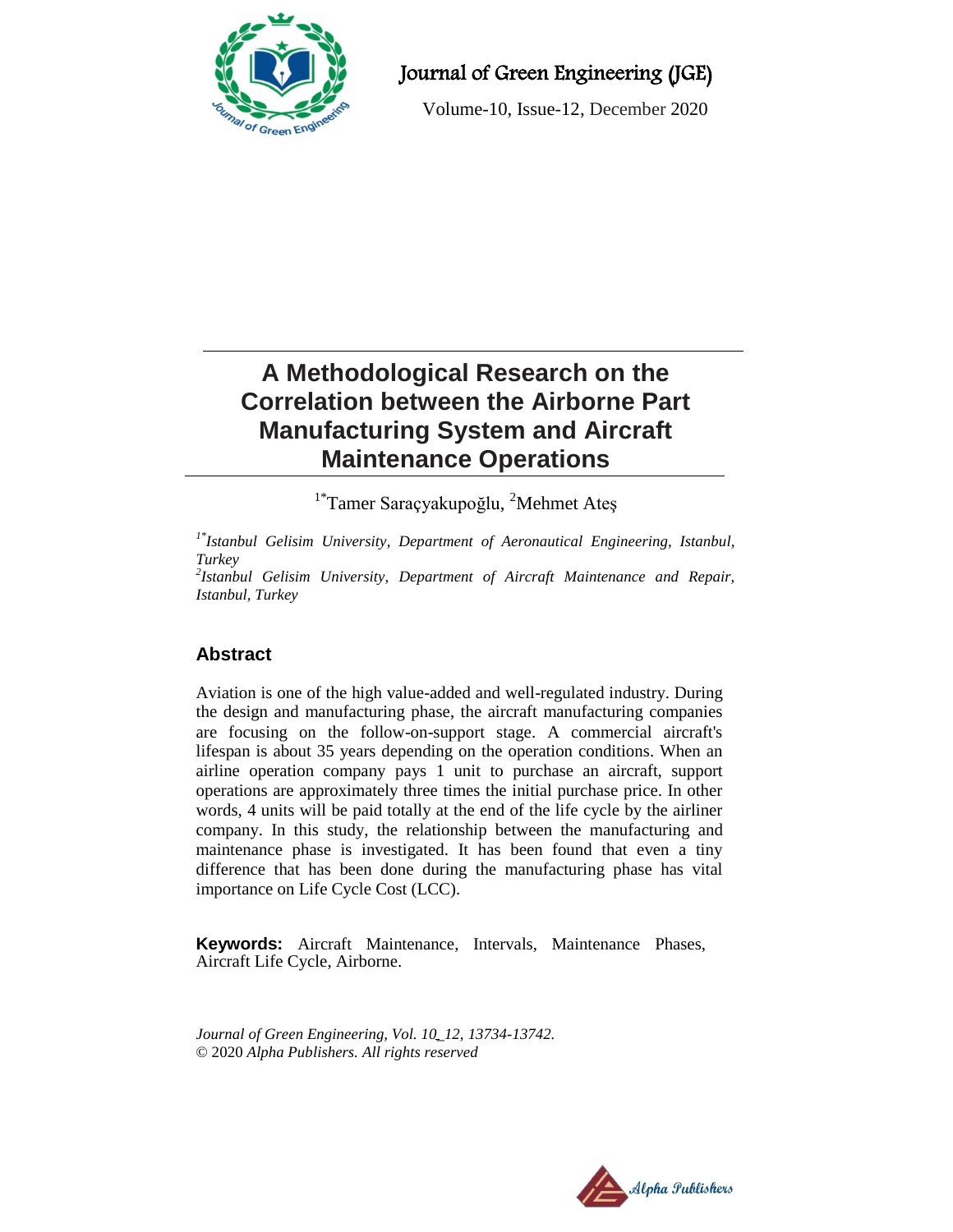# **1 Introduction**

Briefly, in this paper, the inter-relation between, designing an aircraft, maintenance activities, and decreasing method of the Direct Operation Cost (DOC) is highlighted.

The process of manufacturing is described as the conversion of the raw material to an end-part that is ready for the market [1]. An aircraft is one of the most complicated manufactured assemblies, which consists of many subsystems such as Environmental Control System (ECS), avionics systems, propulsion systems, command-control systems, landing gear systems, fuselage, and empennage, etc. As it is shown in Fig. 1. the flap system of an average commercial passenger aircrafts includes actuators, brackets, sheetmetal-formed skin parts, fasteners such as screws, nuts, self-locking nut plates, etc.

Building an aircraft generally requires "engineerity" studies for establishing a chain from parts to components, from components to assemblies, and finally from assemblies to aircraft itself at top assembly.

In the aviation industry, there are some authority organizations such as the ICAO (International Civil Aviation Organization) and IATA (International Air Transport Association). These organizations periodically release reports for enlightening the aviators, academicians, and technical teams. In accordance with the IATA's 2016 Capacity Report, the air traffic has doubled in 15 years since 1977 and it will continue to so. The mobility demand increases dramatically and this demand propels the aviation industry for new technology implementations.

The aviation industry has been expanding its boundaries with the newest and novel technologies. This mobility demand is leveraging the aviation industry and it is the main reason that this industry is called a booming sector against the economic global recessions. Actually, it has to boom because the return-of-investment is very fast comparing with other sectors. Regarding National Academies Press (NAP) reports, the finished value of a commercial aircraft is 60 times bigger than the automotive industry. According to the mentioned report, the automotive industry's price per pound is \$5 while it is \$300 in the commercial aircraft manufacturing industry. So it can be easily claimed that there's a loop-cycle in the aviation industry; the income forces the research and development (R&D) activities, and R&D powers the sales.

It should be underlined that every part and component has a different maintenance interval. These intervals are described within the concept of maintainability. Per Raymer et al 1992 [2], the maintainability defines simply the ease with which the aircraft can be fixed. The components and the aircraft's Maintenance, Repair, and Overhaul (MRO) operations must be framed as easy and cheap as possible. It should be considered that the MRO period is unwanted since during the MRO stage aircraft consume money because of Aircraft on the Ground (AOG) operations.

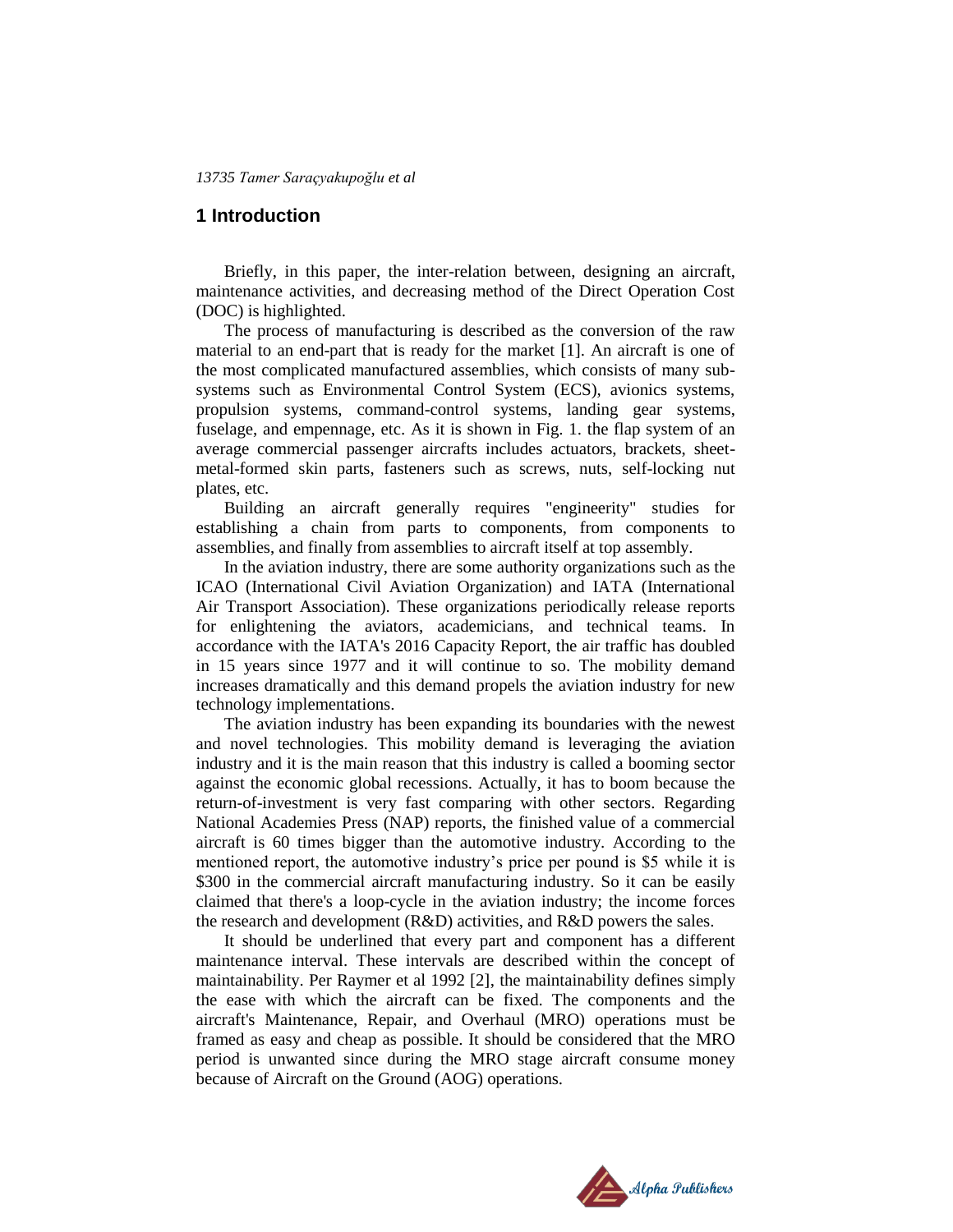

**Fig 1.** An Aircraft's Flap Assembly Consists of Complicated Sub-Systems and Parts (From Authors' Collection)

# **2 Material and Method**

In this proceeding, methodological literature research has been made and field experience has been reflected in the study in terms of figuring out the correlation between manufacturing and MRO stages of an aircraft. It has been observed that the airline operational companies are focusing on decreasing the MRO operations. Regarding "estimation study", was done by Airbus China that the cost of a grounded A380 is approximately 1.250.000 USD per day [3]. Many collaborations have been established between aircraft maintenance companies and airliners in terms of decreasing the MRO operations. Part 21 G companies also have MRO capabilities depending on the deeply-engineered abilities. Additive manufacturing has a positive impact on Part 21 companies for the MRO activities [4].

The MRO operations are described during the design phase considering lowering the total direct operational cost (DOC). DOC's distribution is provided in Table 1. The MRO operations occupy the 3rd position of the DOC with a percentage of 9,4.

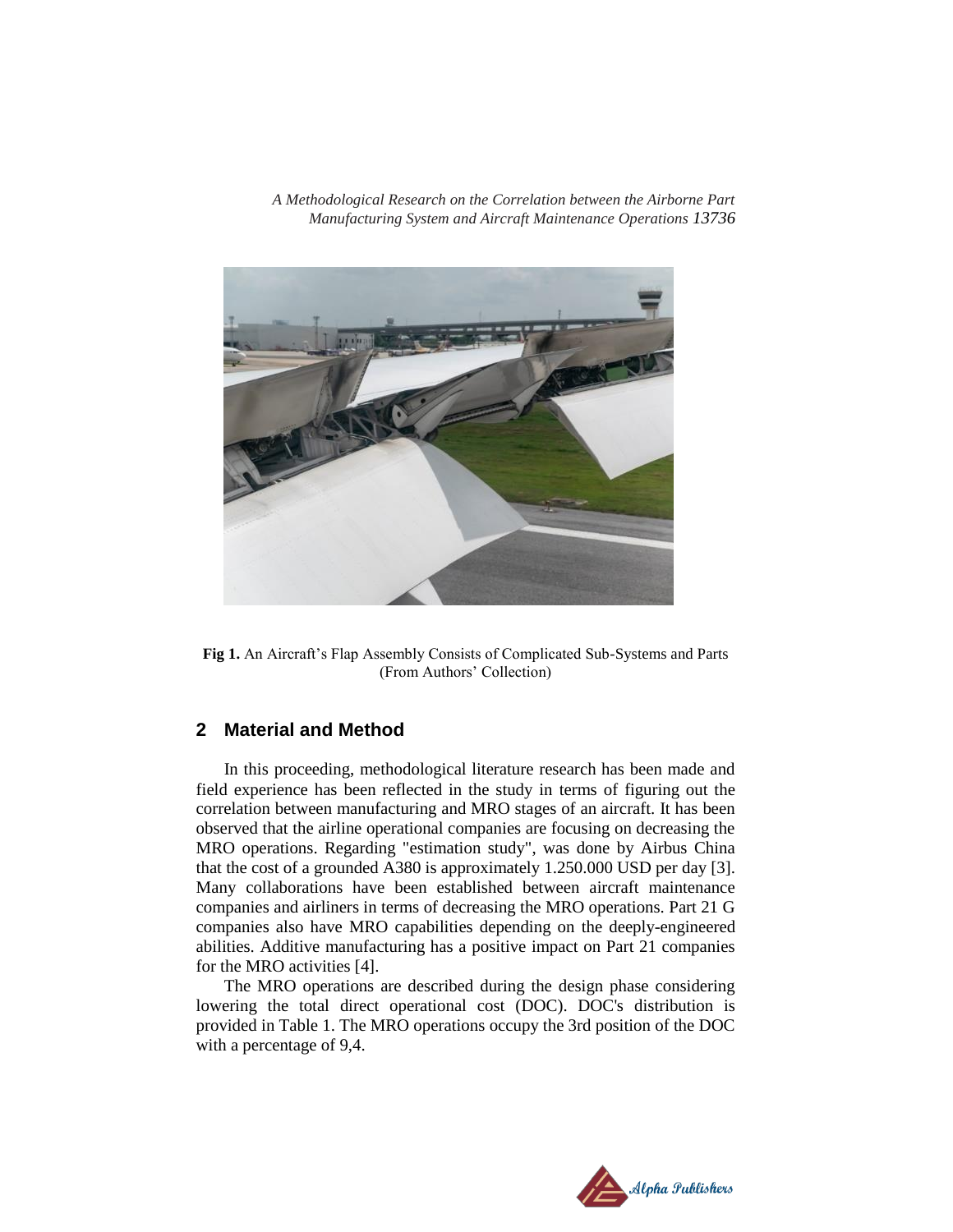*13737 Tamer Saraçyakupoğlu et al* 

| Case                                              | $\frac{0}{0}$ |
|---------------------------------------------------|---------------|
| Fuel                                              | 33,4          |
| Aircraft Ownership                                | 10,6          |
| MRO                                               | 9,4           |
| General and Administrative                        | 7,3           |
| Flight Deck Crew                                  | 6,8           |
| Reservation, Ticketing,<br>Sales<br>and Promotion | 6,5           |
| <b>Station and Ground</b>                         | 6,5           |
| Cabin Attendants                                  | 5,1           |
| <b>Airport Charges</b>                            | 4,9           |
| Passenger Service                                 | 4,2           |
| <b>Air Navigation Charges</b>                     | 4,1           |
| Other                                             | 1,2           |

**Table 1.** The Distribution of Total Direct Operational Cost (DOC) [5]

Albeit, the MRO operations are at the 3rd stage in terms of DOC, during lifespan the cost of MRO operations is 2-3 times higher than ownership prices as it is shown in Fig. 2.



**Fig 2.** The Ownership and MRO Ratio through the Life Cycle [6]

It is obvious that the aviation-grade materials are highly engineered and comparatively expensive, saving the aviation-grade material has vital importance. So what would be done for manufacturing these high-tech parts and what are the what-to-dos and not-to-dos during the certification process which is executed by the airworthiness authority.

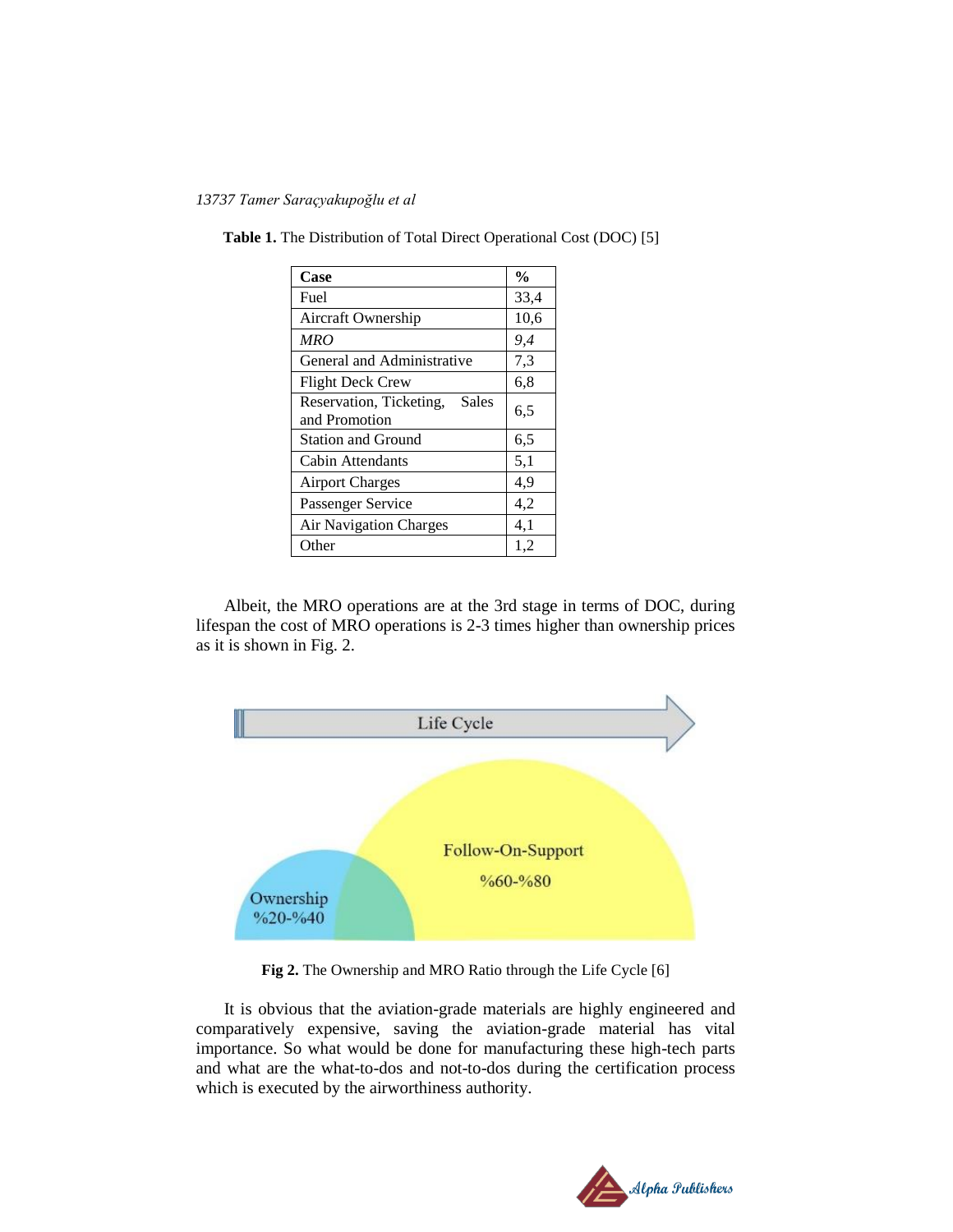## *2.1. The Relationship between Airworthy Part Manufacturing and Follow-On-Support Activities*

Considering a commercial passenger aircraft's life cycle, the stages are provided in Fig. 3. As it is shown an aircraft's life span is divide into six phases. The MRO documents are created and developed during the first three steps of the life cycle and used during the last three steps.

A commercial passenger aircraft's life cycle stages are provided in Figure 3. As it is shown an aircraft's life span is divide into six phases. The MRO documents are created and developed during the first three steps of the life cycle and used during the last three steps.



**Fig 3.** The Life Cycle Steps and MRO Documentation of a Commercial Aircraft [7]

An average commercial passenger aircraft consists of 3-4 million parts that vary by its type. It is noteworthy that, the freighter aircraft would have significantly fewer parts than the full passenger versions. The airworthy parts are manufactured in accordance with the airworthiness authorities' regulations. The airworthiness regulations should be followed independently they are released by local or international airworthiness authorities. In the conclusion, throughout the stages of the lifespan that is shown in Figure 3, all activities should comply with the authorities. While keeping up with the up-to-date documents, the engineers and technical teams should also seek for the manufacturing of the parts that has lower maintenance cost and higher strength.

It should be underlined that the parts are being changed depends on flight hour (FH) and flight cycle (FC) parameters.

The material changes the intervals. The many studies regarding the correlations between rigidity and fatigue damage change in composite structures have concluded that the change in the rigidity of the composite structures helps provide critical information about their structural status [8].

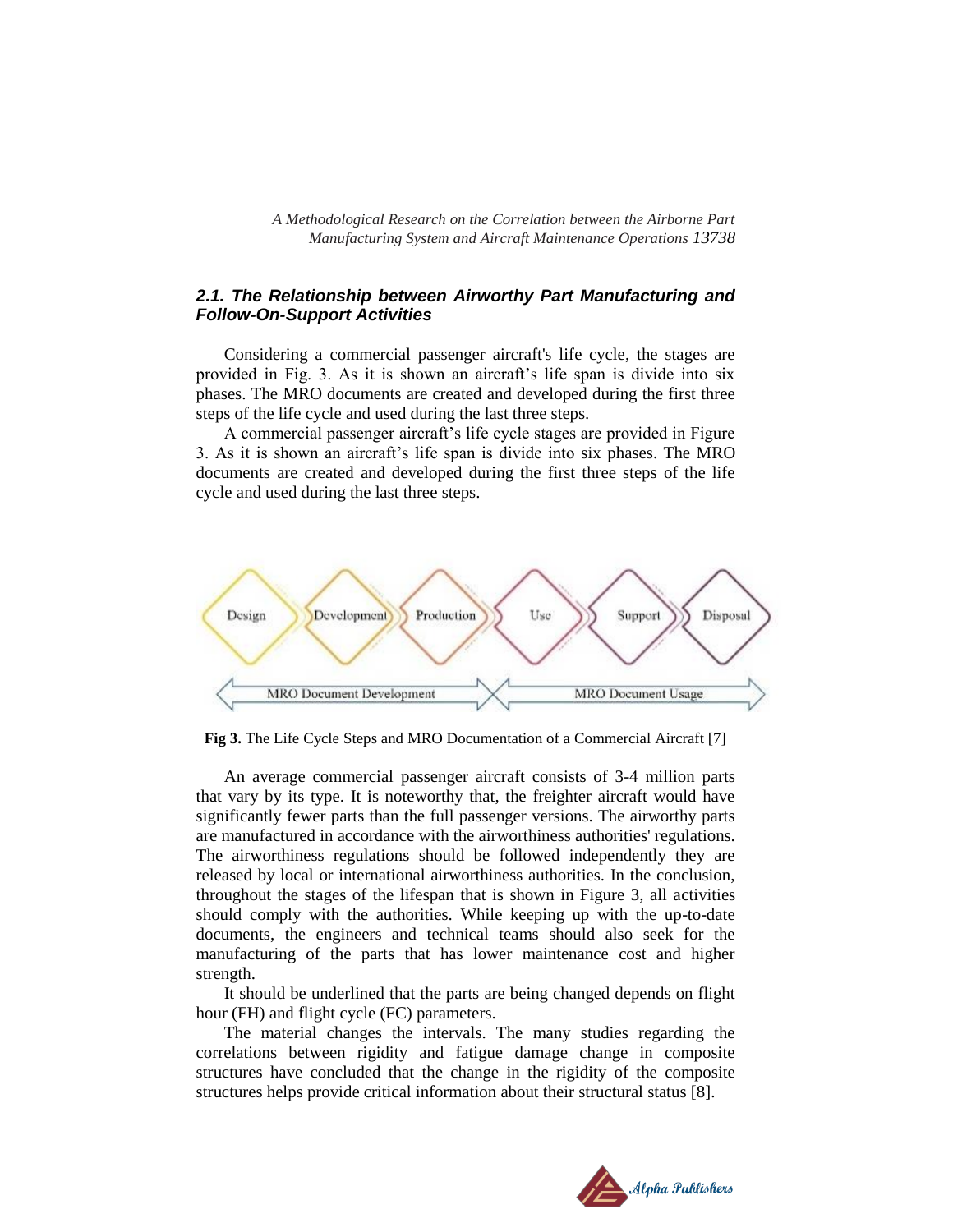#### *13739 Tamer Saraçyakupoğlu et al*

This critical information can be used for the early-determination of fatigue nucleation. It is noteworthy that, the PHM (Prognostics Health Management) and SHM (Structural Health Monitoring) are delivering hopes for earlywarning of potential cracks. It is important to evaluate the performance under an expected condition to reduce unexpected failures and plan maintenance activities so they do not disrupt operations [9].

#### *2.2 The Optimization of the Maintenance Operations*

In general, aircraft follow-on-support operations are divided into three as scheduled, unscheduled and modification/modernization and life extension program operations. There are sub-categories of the mentioned four divisions as it is shown in Fig. 4.



**Fig 4.** The Maintenance Operations Categories

It should be highlighted that digitalization is an important issue for the aviation industry, especially for follow-on-support activities like maintenance. Implementation of the new technologies has many benefits such as reducing company overall costs and increasing the revenue. In this manner, the "Digital Transformation Monitor, Industry 4.0 in Aeronautics: IoT Applications" report was released in June 2017 by the European Commission. In accordance with the mentioned report, in the aviation industry, the expected impact of digitalization is - 3.7% in costs and  $+ 2.7$ % in revenues annually [10].

The aviation industry is famous for its "pioneering feature" for the integration of novel and disruptive technologies. For example, in aviation history, the CAD-CAM and composites were first adopted by the aviation industry. When we put all the pieces of the puzzle it can be easily seen that the aviation industry will adapt the digital transformation before other sectors.

 In the legacy aircraft maintenance approach the AMM (Aircraft Maintenance Manual), CMM (Component Maintenance Manual), IPC (Illustrated Part Catalog), and SRM (Structural Repair Manual) are the keydocuments for performing the maintenance activities.

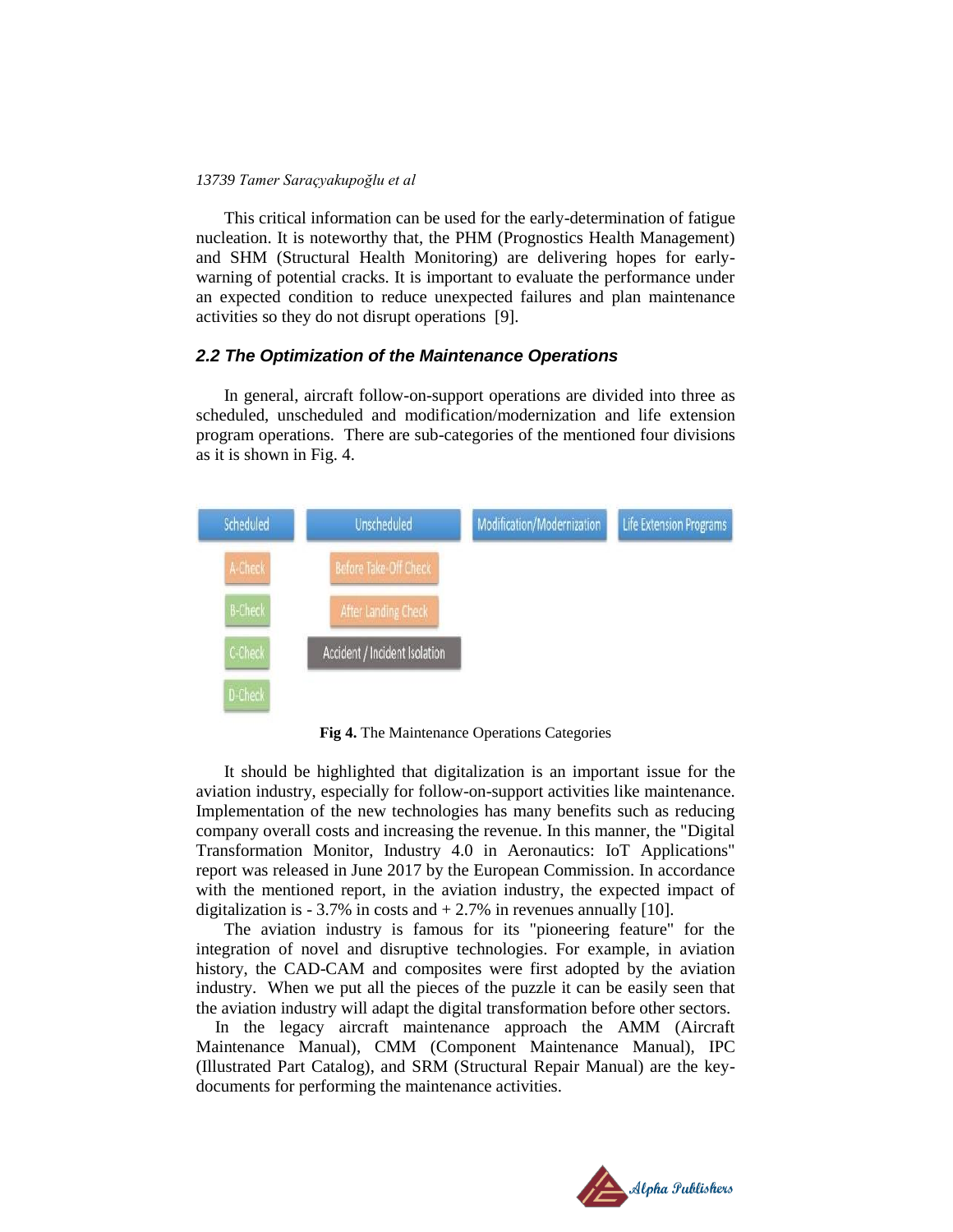# **3 Discussion**

The maintenance documents such as AMM and CMM are used for defining the tasks that would be applied during the operations shown in Figure 4.

Each and every maintenance operation resembles unique tasks for each and every type of aircraft. In other words, the main topics may be the same but as go to details the tasks and sub-tasks should be described with the type of aircraft. Reducing the costs of aircraft is a target since there's a direct correlation between the usage of air Cargo transportation and COTS [11].

In the aviation industry, the amount of passenger and cargo resemble the revenue-generating ratio of a transport operation for airliner companies. While the payload which combines of passenger and cargo reflect the revenue-generating ratio, carrying the airframe, engine, different kind of fluids such as fuel, hydraulic oil, etc, revenue-consuming. In this perspective weight reduction is a key solution for fuel saving.

The "game-changer" materials such as the Carbon Fiber Reinforced Polymers (CFRP), have a direct impact on weight reduction. Also, CFRP based parts feature a variety of benefits on a high strength to weight ratio, improved resistance to corrosion, improved fatigue resistance, and the low cost of maintenance and therefore DOC [12]. The density of steel is about 7.7–8.0 gr/cm3 and aluminum's density is 2.7 gr/cm3 whereas typical CFRP material density is about 1.6 g/cm3[13]. In other words, changing the material from steel to CFRP provides three times lesser weight. This lower density comparing with steel and aluminum while maintaining the same or higher strength makes CFRP a good solution for weight reduction studies. From the optimization side, it is an effective solution. It is reported that Airbus A380 central wing box construction was concluded with weight saving up to 1,5 tons. The upper deck floor beams and the rear pressure bulkhead are the other parts in which materials are converted from aluminum alloys to CFRP [14].

CFRP is also a good solution for reducing the carbon footprint. E.g., for Boeing 747-400 (MTOW is 396.890 kg) with the 1 kg of weight reduction, it is possible to reduce carbon emissions by 0.94 kg. Also, for Airbus A330-300 (MTOW is 242.000 kg) it is possible to reduce carbon emissions by 0.475 kg. Furthermore, a reduction of 1 kg of carbon emissions can also save up to 0.3 kg of aviation fuel [15]. These studies have vital importance because the aviation industry is mainly responsible for Carbon Dioxide (CO2) emissions worldwide with the amount of approximately 2-3% and based on the most current growth forecasts, this figure is expected to double by 2050 [16].

# **4 Conclusion**

In general, in this study it is claimed that;

• There is a direct correlation between design and follow-on-support phases in terms of maintenance operations,

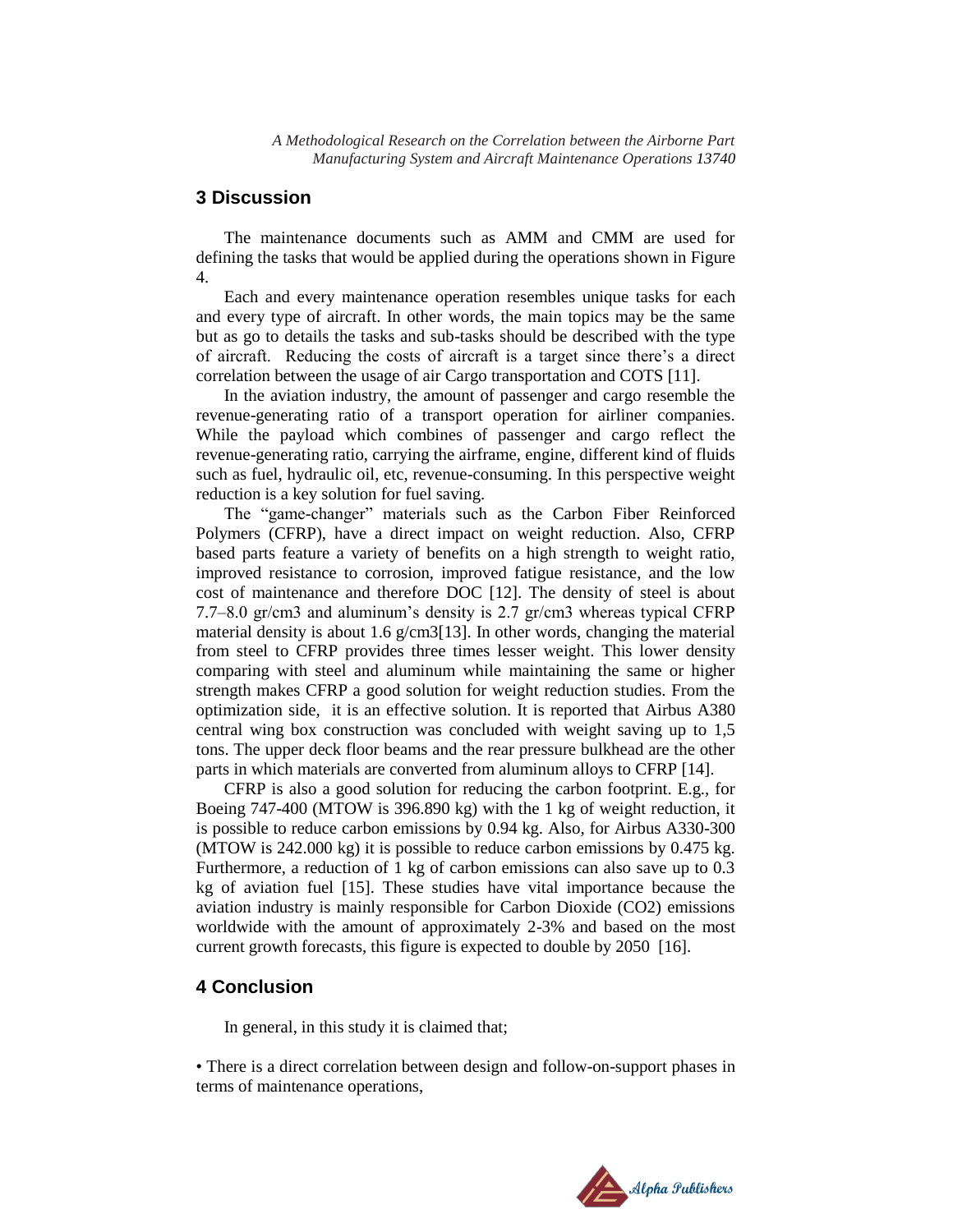#### *13741 Tamer Saraçyakupoğlu et al*

• It is possible to reduce maintenance costs at the beginning of the lifespan of the aircraft,

• Reducing the maintenance cost would power the airliner company against fierce competition since the DOC is lowered,

• With the implementation of the novel technologies into maintenance operations, it is possible to reduce operational while increasing the strength of the part,

• Decreasing the weight of the aircraft has a direct effect on reducing the carbon footprint, so in other words, the weight reduction studies conclude with a positive effect on the environment.

# **Conflict of Interest**

The authors state no conflict of interest

# **References**

- [1]. Esmaeilian, B., Behdad, S., & Wang, B. "The evolution and future of manufacturing: A review", Journal of Manufacturing Systems, Vol. 39, pp. 79-100, 2016.
- [2]. Raymer, D. P., "Aircraft Design: A Conceptual Approach", American Institute of Aeronautics and Astronautics (AIAA), 1992.
- [3]. Itproportal, Retrieved from How IoT technologies are disrupting the aerospace and defence status quo: Available online: https://www.itproportal.com/features/how-iot-technologies-aredisrupting-the-aerospace-and-defence-status-quo/
- [4]. Saraçyakupoğlu, T. "The Qualification of the Additively Manufactured Parts in the Aviation Industry", American Journal of Aerospace Engineering, Vol. 6, no. 1, pp. 1-10, 2019.
- [5]. Ferjan, K. "Airline Operational Cost Task Force (AOCTF)", Airline Cost Conference, pp. 16, 2013.
- [6]. Jones, G., Ryan, E. T., & Ritschel, J. D., "Investigation into the Ratio of Operating and Support Costs to Life-Cycle Costs for DoD Weapon Systems", Defense ARJ, Vol. 21, no. 1, pp. 442-464, 2014.
- [7]. Szabo, S., Koblen, I., & Vajdová, I. "Aviation Technology Life Cycle Stages. Economy & Society & Environment", eXclusive e- Journal, 2017.
- [8]. Rahul V., Alokita S., Jayakrishna K., Kar V.R., Rajesh M., Thirumalini S., Manikadan M., "Structural health monitoring of aerospace composites." Woodhead Publishing, 2018.
- [9]. Nuwan Munasinghe, M. W. "3-D Printed Strain Sensor for Structural Health Monitoring", IEEE, 2020.
- [10]. "Industry 4.0 in Aeronautics: IoT Applications" European Commission, C. Digital Transformation Monitor, 2020.
- [11]. Duzgun, M., "Methodological Study on the Effect of Aviation on Service Export and LPI Mainly Based on the Cargo Data of All